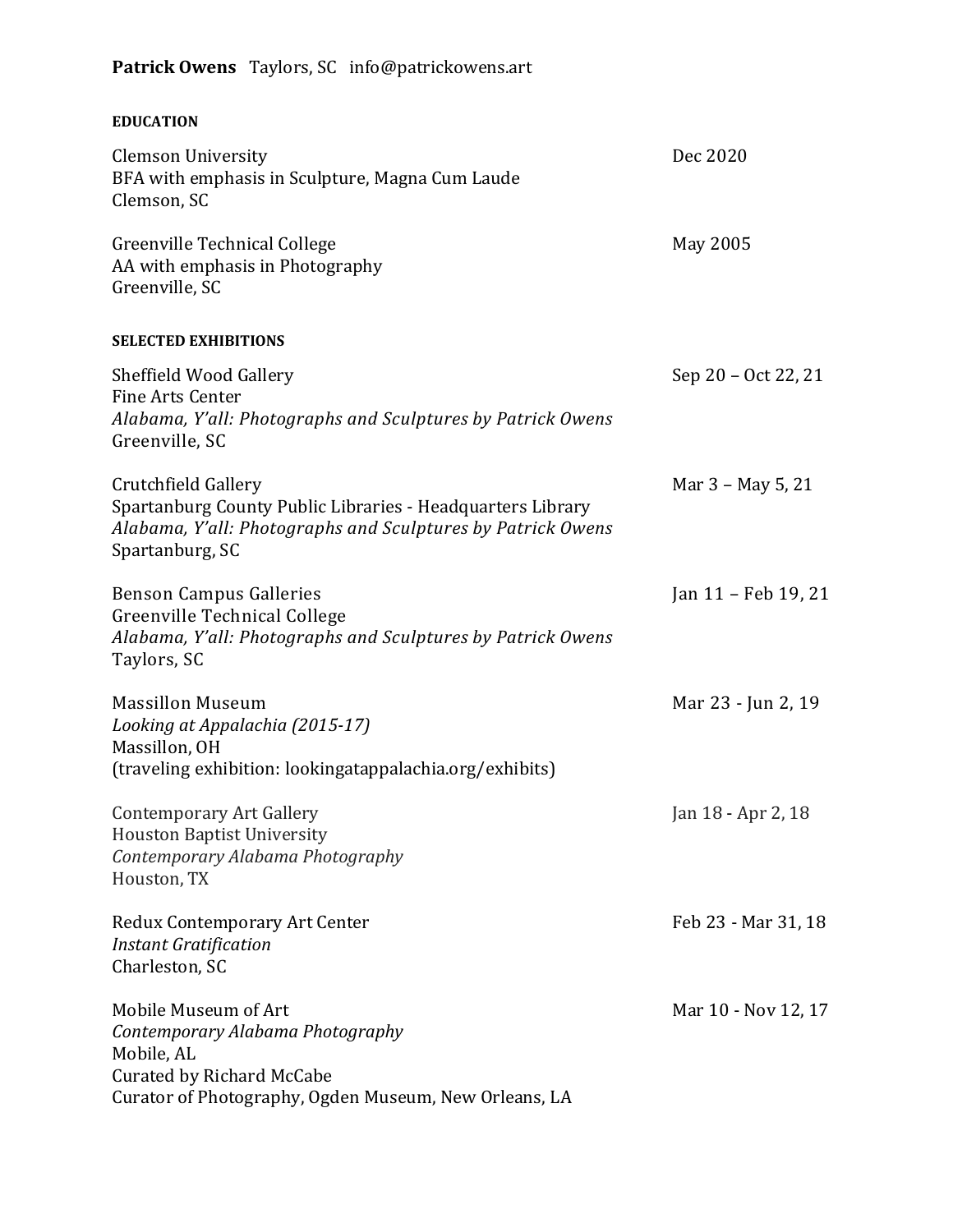## **Patrick Owens** Taylors, SC info@patrickowens.art

| Atlanta School of Photography<br><b>Instant Gratification</b>                                                                                                                                          | Oct 1-31, 17        |
|--------------------------------------------------------------------------------------------------------------------------------------------------------------------------------------------------------|---------------------|
| Atlanta, GA<br>Curated by the staff of Aint-Bad Magazine                                                                                                                                               |                     |
| <b>Slow Exposures Photo Festival</b><br>Alabama, Y'all Come: Photographs by Patrick Owens<br>Zebulon, GA<br>Juror (Pop-Up Exhibits): Jeff Rich<br>Curator, Oxford American Magazine: Eyes on the South | Sep 15-17, 17       |
| Spartanburg County Public Libraries - Headquarters Library<br>Looking at Appalachia (2014)<br>Spartanburg, SC<br>(traveling exhibition: lookingatappalachia.org/exhibits)                              | May 21 - Jun 26, 15 |
| Fine Arts Center<br>The Ties that Bind: Community<br>40 <sup>th</sup> Anniversary Invitational Exhibition Series<br>Greenville, SC                                                                     | Feb 6 - Mar 26, 15  |
| <b>East Carolina University</b><br>9 <sup>th</sup> Photographic Image Biennial<br>Greenville, NC<br>Juror: Burk Uzzle<br>Photographer Emeritus, Magnum Photos                                          | Jan 22 - Feb 20, 15 |
| <b>East Carolina University</b><br>8 <sup>th</sup> Photographic Image Biennial<br>Greenville, NC<br>Juror: Sam Wang<br>Professor Emeritus, Clemson University, Clemson, SC                             | Jan 24 - Feb 23, 13 |
| Louisiana Tech University<br>Louisiana Purchase Biennial<br>Ruston, LA<br>Juror: Dr. Paul Manoguerra<br>Chief Curator, Georgia Museum of Art, Athens, GA                                               | Jan 15 - Feb 19, 13 |
| Midwest Center for Photography<br>2013 MWCP Juried Exhibition<br>Wichita, KS<br>Juror: Linda Robinson<br>Gallery Director, Center Gallery, Wichita, KS                                                 | Feb 22 - Mar 15, 13 |